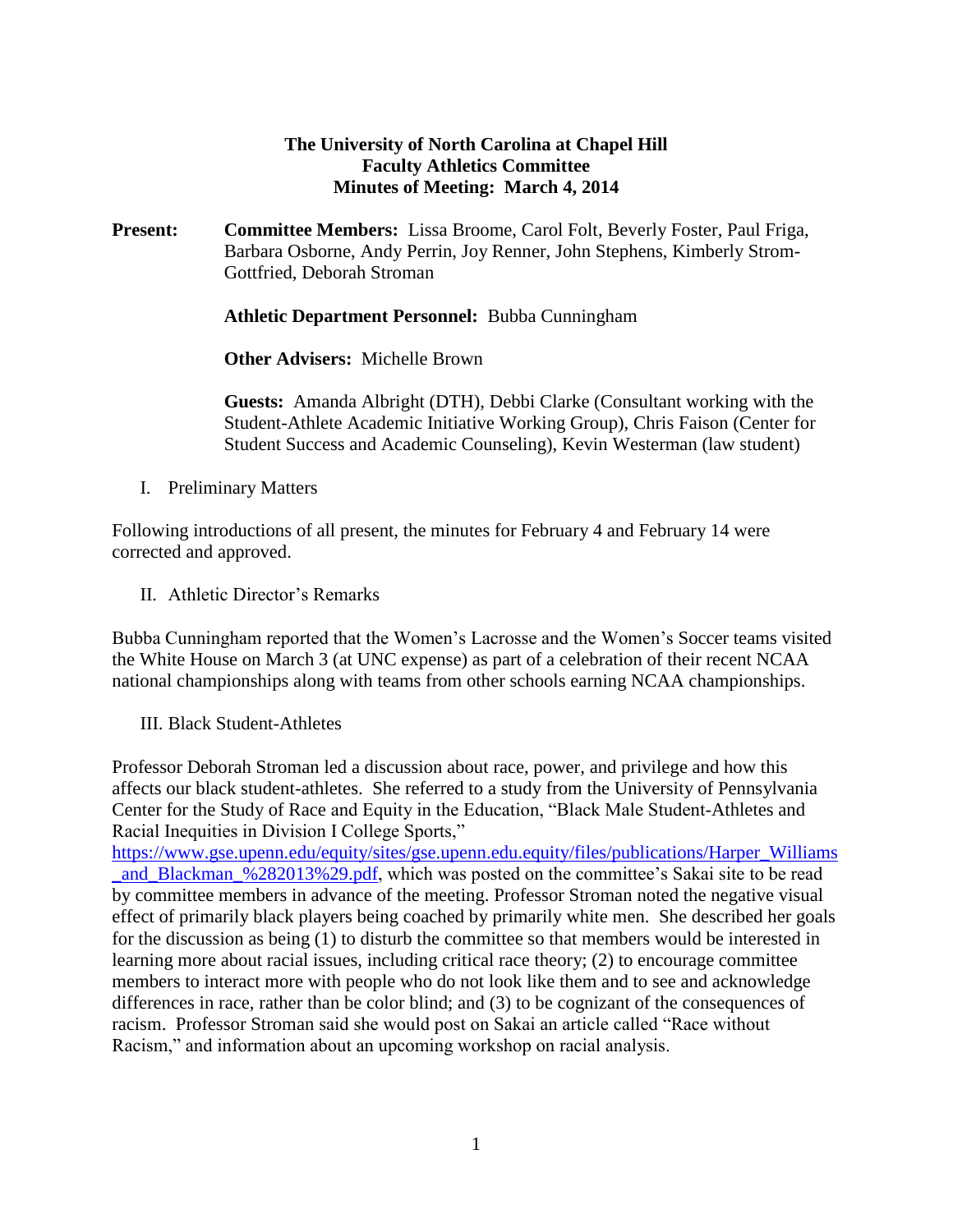Professor Stroman encouraged UNC to move the dial on this issue. We need to understand unintentional as well as intentional racism and how that might lead to the exploitation of black student-athletes. She suggested that the University focus on programming for black students that would help the campus feel more like a HBCU, with events designed so black students do not feel so alone. She urged that black male student-athletes become more engaged with the general student-body. She said the black students on campus do not know the black student-athletes and that isolation of the student-athletes is a problem.

Chris Faison form the Center for Student Success and Academic Counseling (CSSAC) said that CSSAC is trying to start an exit interview process with black students who leave the University before completing their degrees. He noted that most black students who leave are academically eligible, but leave for reasons related to a host of factors, including their comfort level within the University, a feeling of isolation within their major, or family issues.

Mr. Cunningham noted that the graduation rate for student-athletes, including black studentathletes, is higher at private institutions than it is at public institutions. Of the top ten schools in the report by graduation rates, Penn State is the only public institution listed. Moreover, the ten lowest schools on the graduation rate list in the report were all public institutions. Mr. Cunningham wondered whether the private schools are attracting a different cohort of students or are doing something different with their students that leads to better outcomes.

Chancellor Folt commented on a lunch that she recently held with the captains from the fall sports teams and discussion that took place about orientation. This might be an area where the private institutions do a better job. Many private institutions have short, pre-school trips for new students where they first establish connections. Students' start on campus is important and we need to consider opportunities to socialize among new students outside of the team atmosphere. Professor Osborne noted that our First-Year Seminars (especially if in the fall semester) can play a role here. Professor Renner noted that not all First-Year Seminar instructors are receptive to student-athletes in their classes because of the participatory structure of many of the seminars and concerns about missed classes. Professor Broome wondered whether student-athletes' community service work could be done with other student groups to help integrate studentathletes with other students.

It was also reported that at Duke every student-athlete has a mentor and that the mentors come from a broad range of backgrounds. Professor Stroman cautioned that sometimes there can be too much mentoring or the mentoring can look like trying to "fix" black student-athletes. She believes that it was important to provide black role models for black student-athletes. Professor Foster suggested that there was no single solution and that the University should develop a multipronged approach to addressing these issues.

Chancellor Folt suggested that perhaps faculty could be incentivized through grants or work with the Center for Faculty Excellence to attack these issues and share ideas with others.

IV. Chancellor's Remarks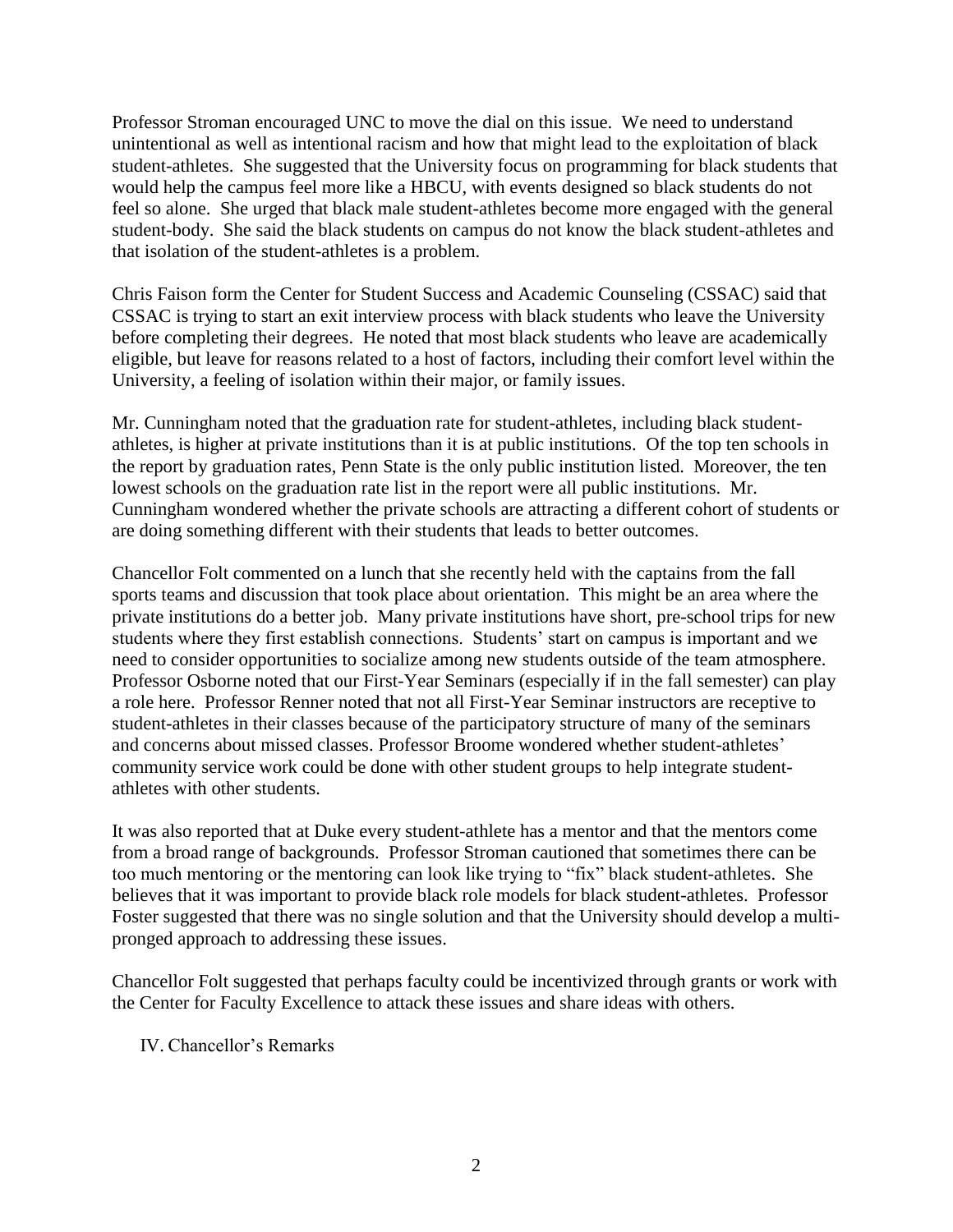Chancellor Folt summarized recent discussions about NCAA governance that would permit the five large athletic conferences (including the ACC) to have autonomy to adopt certain governing principles that would affect only the schools in those conferences and not the rest of Division I. Areas that are likely to be addressed include (1) an increased role and representation of studentathletes in the governance structure; (2) educational opportunities, including degree completion; (3) time demands on student-athletes, including dead periods; (4) health and well-being; (5) increased resources for student-athletes; and (6) academic preparedness and progression.

Chancellor Folt also discussed the ACC's strategic branding effort which has identified the academic strength of conference schools as distinguishing our conference from others.

The committee also considered how away games and foreign travel could be used to enhance the student-athlete experience by turning a burden (team travel away from school) into an opportunity (to learn about new places and cultures, perhaps with a faculty member present)

Chancellor Folt spoke about the independent counsel recently engaged to address unanswered questions about the course irregularities in the AFAM department. The counsel will be considering information collected by the District Attorney and go wherever that information and other independent investigation leads him.

## V. SAAC Focus Groups

Professor Renner asked for feedback on the outline of questions for the Student-Athlete Advisory Council (SAAC) focus groups within a week.

## VI. Closed Session

Upon a motion that was seconded and adopted, the committee went into closed session to discuss disclosure of information that is privileged or confidential. By motion, duly seconded, and adopted the committee returned to open session.

## VII. Policy and Procedure Development

Professor Renner asked for feedback on whether the University Ombudsman would be a good place to send student-athletes who were experiencing difficulty with faculty members. Professor Renner had discussed this possibility with the Ombuds Office which was willing to be an intake point for these issues. The Ombuds Office could provide a variety of support to students from coaching them on how to deal with a particular situation to serving as a mediator between the student and the faculty member. The Ombuds Office says that their efforts work best when done at the lowest level possible without escalating the issue by taking it to a higher level. Part of their process is not to keep formal records, but they would be willing to talk with the committee about whether there are troubling trends or a need to change the institution's culture in certain areas. This could become part of our larger effort to educate faculty about how to improve communication and interactions with student-athletes in their classes.